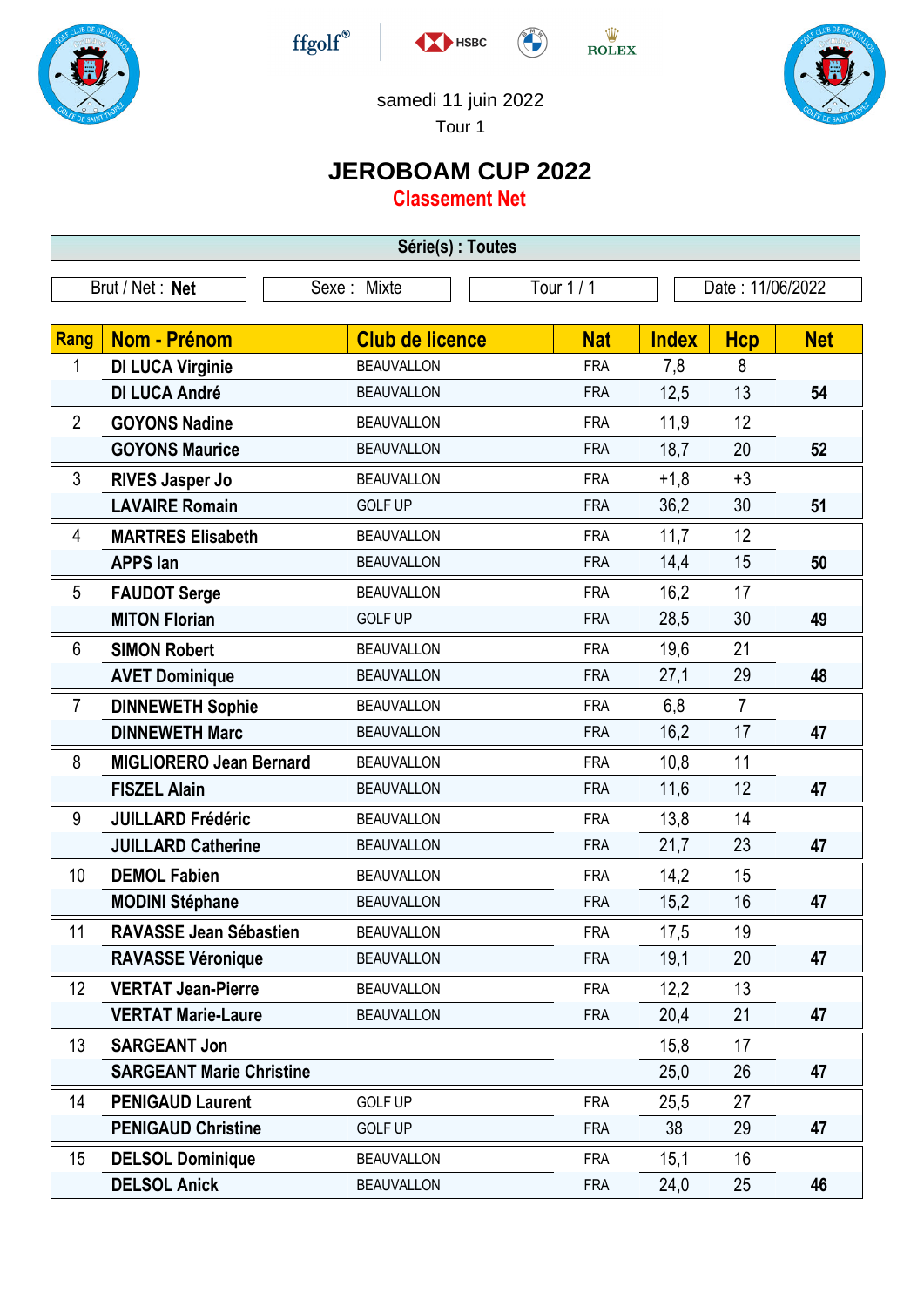| <b>Rang</b> | <b>Nom - Prénom</b>           | <b>Club de licence</b> | <b>Nat</b> | <b>Index</b> | <b>Hcp</b> | <b>Net</b> |
|-------------|-------------------------------|------------------------|------------|--------------|------------|------------|
| 16          | <b>BONNET Valerie</b>         | <b>BEAUVALLON</b>      | <b>FRA</b> | 15,6         | 16         |            |
|             | <b>BONNET Gilles</b>          | <b>BEAUVALLON</b>      | <b>FRA</b> | 32,8         | 30         | 46         |
| 17          | <b>BERAUD Thierry</b>         | <b>BEAUVALLON</b>      | <b>FRA</b> | 9,4          | 9          |            |
|             | <b>CANAT Annie</b>            | <b>GOUVERNEUR</b>      | <b>FRA</b> | 16,2         | 17         | 45         |
| 18          | <b>REINARZ Shelley</b>        | <b>BEAUVALLON</b>      | <b>FRA</b> | 9,0          | 9          |            |
|             | <b>DOUETTEAU Martine</b>      | <b>BEAUVALLON</b>      | <b>FRA</b> | 15,8         | 16         | 45         |
| 19          | <b>FLORIN Dominique</b>       | <b>BEAUVALLON</b>      | <b>FRA</b> | 22,0         | 23         |            |
|             | <b>COUTURIER Xavier</b>       | <b>PORCELAINE</b>      | <b>FRA</b> | 22,9         | 25         | 45         |
| 20          | <b>DACHY Régine</b>           | <b>BEAUVALLON</b>      | <b>FRA</b> | 15,7         | 16         |            |
|             | <b>PILLON Jean Yves</b>       | <b>BEAUVALLON</b>      | <b>FRA</b> | 17,4         | 18         | 44         |
| 21          | <b>BRONNER Hervé</b>          | <b>BEAUVALLON</b>      | <b>FRA</b> | 18,4         | 20         |            |
|             | <b>HANNECART Xavier</b>       | <b>BEAUVALLON</b>      | <b>FRA</b> | 24,0         | 26         | 44         |
| 22          | <b>ADLER Mona</b>             | <b>BEAUVALLON</b>      | <b>FRA</b> | 18,5         | 19         |            |
|             | <b>ADLER Rolf</b>             | <b>BEAUVALLON</b>      | <b>FRA</b> | 27,3         | 29         | 44         |
| 23          | <b>SAULNIER Serge</b>         | <b>BEAUVALLON</b>      | <b>FRA</b> | 14,4         | 15         |            |
|             | <b>TORRES Térence</b>         | <b>GOLF UP</b>         | <b>FRA</b> | 24,5         | 26         | 44         |
| 24          | <b>MANSEY Michel</b>          | <b>BEAUVALLON</b>      | <b>FRA</b> | 10,3         | 10         |            |
|             | <b>BERTRAND Jean-Pierre</b>   | <b>BONDUES</b>         | <b>FRA</b> | 18,5         | 20         | 44         |
| 25          | <b>WALTER Anita</b>           | <b>BEAUVALLON</b>      | <b>FRA</b> | 19,6         | 20         |            |
|             | <b>PETINELLI Jean-Claude</b>  | <b>BEAUVALLON</b>      | <b>FRA</b> | 21,7         | 23         | 44         |
| 26          | <b>CHASTRUSSE Jean Luc</b>    | <b>BEAUVALLON</b>      | <b>FRA</b> | 10,8         | 11         |            |
|             | <b>REVOLLET Michel</b>        | <b>BEAUVALLON</b>      | <b>FRA</b> | 23,3         | 25         | 44         |
| 27          | <b>SHAKESHAFT Duncan</b>      | <b>BEAUVALLON</b>      | <b>FRA</b> | 12,3         | 13         |            |
|             | <b>GOYONS Patricia</b>        | <b>BEAUVALLON</b>      | <b>FRA</b> | 17,0         | 18         | 43         |
| 28          | <b>SENECHAL Christian</b>     | <b>BONDUES</b>         | <b>FRA</b> | 25,7         | 28         |            |
|             | <b>SENECHAL Elisabeth</b>     | ST OMER                | <b>FRA</b> | 31,0         | 29         | 43         |
| 29          | <b>LAPEYRE Michel</b>         | <b>BEAUVALLON</b>      | <b>FRA</b> | 8,4          | 8          |            |
|             | <b>MARAIS Marie Claude</b>    | <b>BEAUVALLON</b>      | <b>FRA</b> | 54           | 29         | 43         |
| 30          | <b>ROUGIE Philippe</b>        | <b>BEAUVALLON</b>      | <b>FRA</b> | 16,8         | 18         |            |
|             | <b>BENSADOUN Serge</b>        | <b>BEAUVALLON</b>      | <b>FRA</b> | 20,9         | 22         | 43         |
| 31          | <b>ROUET Fabienne</b>         | <b>BEAUVALLON</b>      | <b>FRA</b> | 9,3          | 9          |            |
|             | <b>ROUET Yves</b>             | <b>BEAUVALLON</b>      | <b>FRA</b> | 15,0         | 16         | 42         |
| 32          | <b>VUILLERMET Jean Claude</b> | <b>BEAUVALLON</b>      | <b>FRA</b> | 15,1         | 16         |            |
|             | <b>CASES Jean Denis</b>       | <b>PACA</b>            | <b>FRA</b> | 24,3         | 26         | 42         |
| 33          | <b>TAVERNIER Eric</b>         | <b>BEAUVALLON</b>      | <b>FRA</b> | 23,0         | 25         |            |
|             | <b>PEQUEGNAT Lori</b>         | <b>BEAUVALLON</b>      | <b>FRA</b> | 29,0         | 29         | 42         |
| 34          | <b>SCIGALA Stanislas</b>      | <b>BEAUVALLON</b>      | <b>FRA</b> | 14,6         | 15         |            |
|             | <b>FLORI Jacques</b>          | <b>BEAUVALLON</b>      | <b>FRA</b> | 19,5         | 21         | 42         |
| 35          | <b>PORRET Sébastien</b>       | ST ENDREOL             | <b>FRA</b> | 15,8         | 17         |            |
|             | <b>PORRET Sacha</b>           | <b>ROQUEBRUNE</b>      | <b>FRA</b> | 17,9         | 16         | 42         |